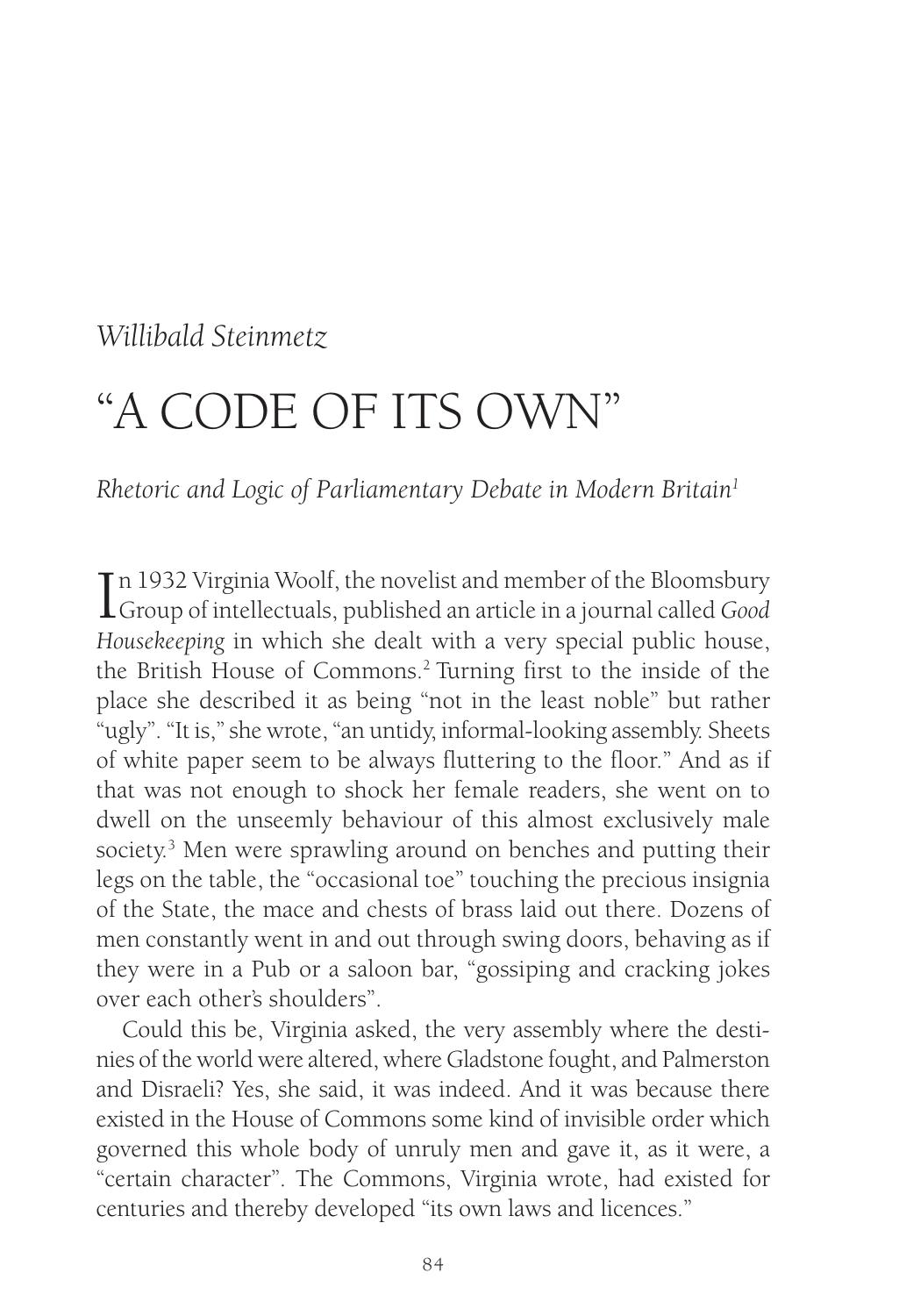"It has somehow a code of its own. People who disregard this code will be unmercifully chastened; those who are in accord with it will be easily condoned. But what it condemns and what it condones, only those who are in the secret of the House can say. All we can be sure of is that a secret there is."

In my article I wish to explore a bit more thorougly some aspects of that secret code of the British House of Commons from the late eighteenth century to the period of the Second Reform Act (1867). What makes that code an object worth studying is that on the strength of it several hundred men and, after 1919, a few women were able to govern Great Britain and its Empire by way of discussion. The unwritten rules of behaviour hinted at by Virginia Woolf formed only part of that code. Other elements were written precedents and standing orders, the spatial arrangements of the sessions, certain rituals and, above all, the formal and informal rules of speaking in the House, in other words: the changing rules of what could be said and what could not be said. It is these linguistical aspects of the code that I will be concerned with in the following remarks.

## Analyzing Parliamentary Debates: a Few Words on Theory and Method

Institutional codes can be looked at from two different angles. On the one hand, attention may be paid primarily to those features which guarantee an institution's identity over time and make communication between its members possible at all. When this line of enquiry is followed, codes are regarded as structures providing a certain degree of consensus, stability and continuity. On the other hand, we may be more interested in conflicts and discontinuities within an institutional setting. In that case the main emphasis is put on moves and shifts whereby individuals or groups can challenge or even change established codes of language and behaviour, and yet leave the institution itself largely intact.

Whether we privilege the first or the second approach depends of course on the questions we wish to answer. In principle both aspects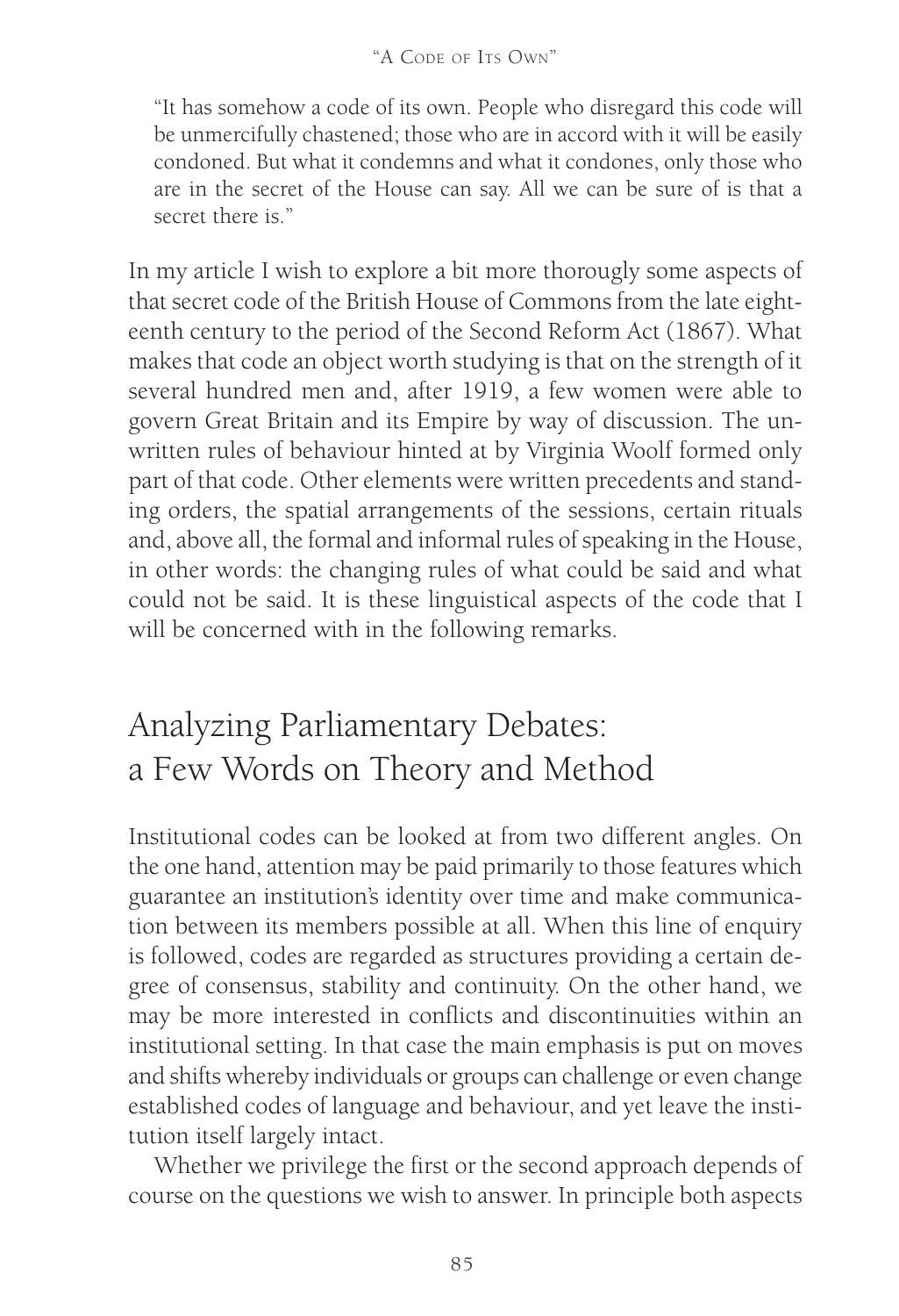should be kept in mind, but in practice most works dealing with languages or codes in institutions prefer either the one or the other.

A good example of the first approach is Thomas Mergel's recent work on the *Weimar Reichstag*, the German parliament between 1919 and 1933.4 Mergel clearly propounds a revisionist view of the Weimar Republic in general and the *Reichstag* in particular. Arguing against those who see the Republic and its parliament doomed to failure from the beginning he claims that the *Reichstag*, at least during the 1920s, had a code of its own enabling its members to fulfill their tasks as legislators tolerably well. To show this, Mergel takes notice of a whole range of structures, discursive as well as non-discursive, which allowed Weimar politicians to co-operate even if they hated each others' political views. Thus, among other features, he identifies certain languages, such as, for example, a language of responsible statesmanship and another, closely related language which advocated reliance on hard facts (*Sachlichkeit*) instead of ideology and emotion. According to Mergel, both languages contributed to maintain a wide alliance ranging from the Social Democrats (SPD) on the left to the German Nationalist Party (DNVP) on the right and thus made sure that the *Reichstag* could be kept going at least until the end of the 1920s. In Mergel's study, then, languages, among other sign-systems, are seen as structures which bind people together and permit meaningful communication in an otherwise chaotic and aggressive environment.

As for the second approach, let me refer to my own book *Das Sagbare und das Machbare*, in which I dealt with linguistical codes in the British Parliament from the 1780s, the age of Pitt and Fox, to the 1860s, the age of Gladstone and Disraeli.5 Here the focus was not so much on co-operation and continuity but on conflict and discontinuity. I wanted to describe the moves and shifts by which changes, especially electoral reforms, were made possible at all, given the fact that the British Parliament before and after 1832 consisted of a socially cohesive elite of men who acted within an established and comparatively uncontested institutional framework. How could it happen that twice in a generation, in 1832 and 1867, these men consented to a reform of the very institution they were sitting in so comfortably themselves? Why did they open up Parliament for new members elected by new social classes, the middle and working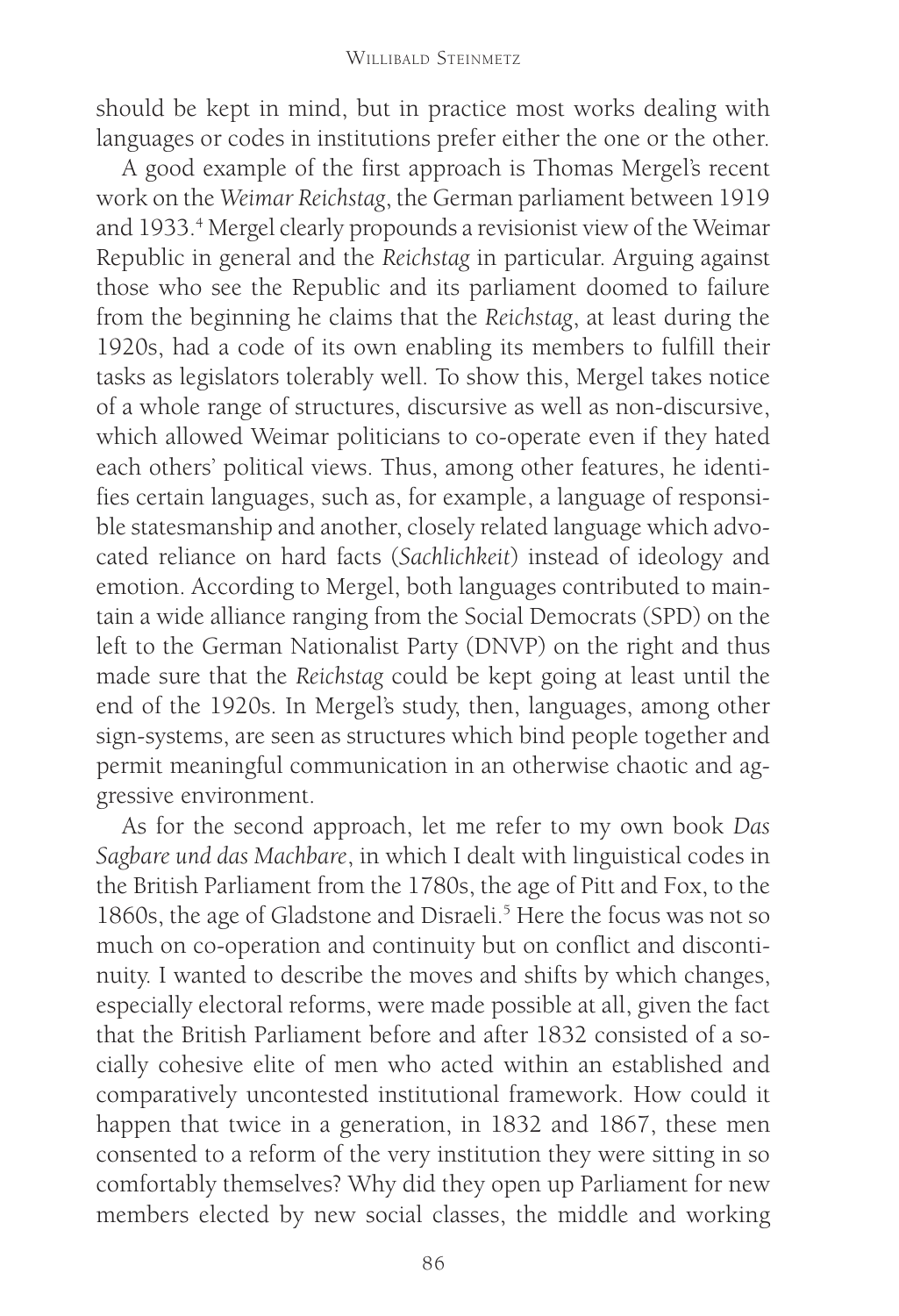classes, whose political allegiances were at best doubtful; new members who would, in addition, bring into Parliament hitherto unheard of arguments and thus, perhaps, disrupt the existing codes of language and conduct even further?

My basic proposition put forward in the book was that, within the realm of politics, what can be done (*das Machbare*) is to a large extent dependent on what can be said (*das Sagbare*). Therefore, the rules or usages of parliamentary language had to change for a parliamentary reform to become feasible.

This is the reason why I felt justified in concentrating on linguistical elements of the code, or if you prefer: on languages (in the Pocockian sense), rather than dealing, as Thomas Mergel does, with the complete range of structures ordering the inner life of parliaments. Being interested mainly in change, I treated elements such as the formal ordering of parliamentary business, the spatial arrangements, the social life in the lobbies and tea-rooms, the opening ceremony and other rituals as more or less constant variables. Had I written a book on the stability of British political institutions, these elements would have been highly important, for even in times of crisis they secured the regular working of the House. They could assume that stabilizing role precisely because they changed very little during the whole period from the late eighteenth to the end of the nineteenth century.

With regard to the order of business, for example, only the prolonged obstruction of Irish members in the Home Rule debates of the 1880s brought about a few alterations.<sup>6</sup> A time-limit for speeches was introduced to enable the government to get through at least with some of its legislative business. Apart from minor changes such as these, the non-verbal codes governing the internal life of the House of Commons remained remarkably stable until the First World War and beyond, especially if compared with the troubled history of parliaments on the European continent and in particular in Germany.

What did change dramatically between 1780 and the 1880s, however, were the rules of what could be said inside the House of Commons and the way in which parliamentary language reacted to, and fed back into, public discourses outside Parliament. Parliamentary debates, first of all, reflected, but also produced conceptual change in the narrow sense, that is: change in the meaning and use of certain single concepts, such as for example 'middle class' which be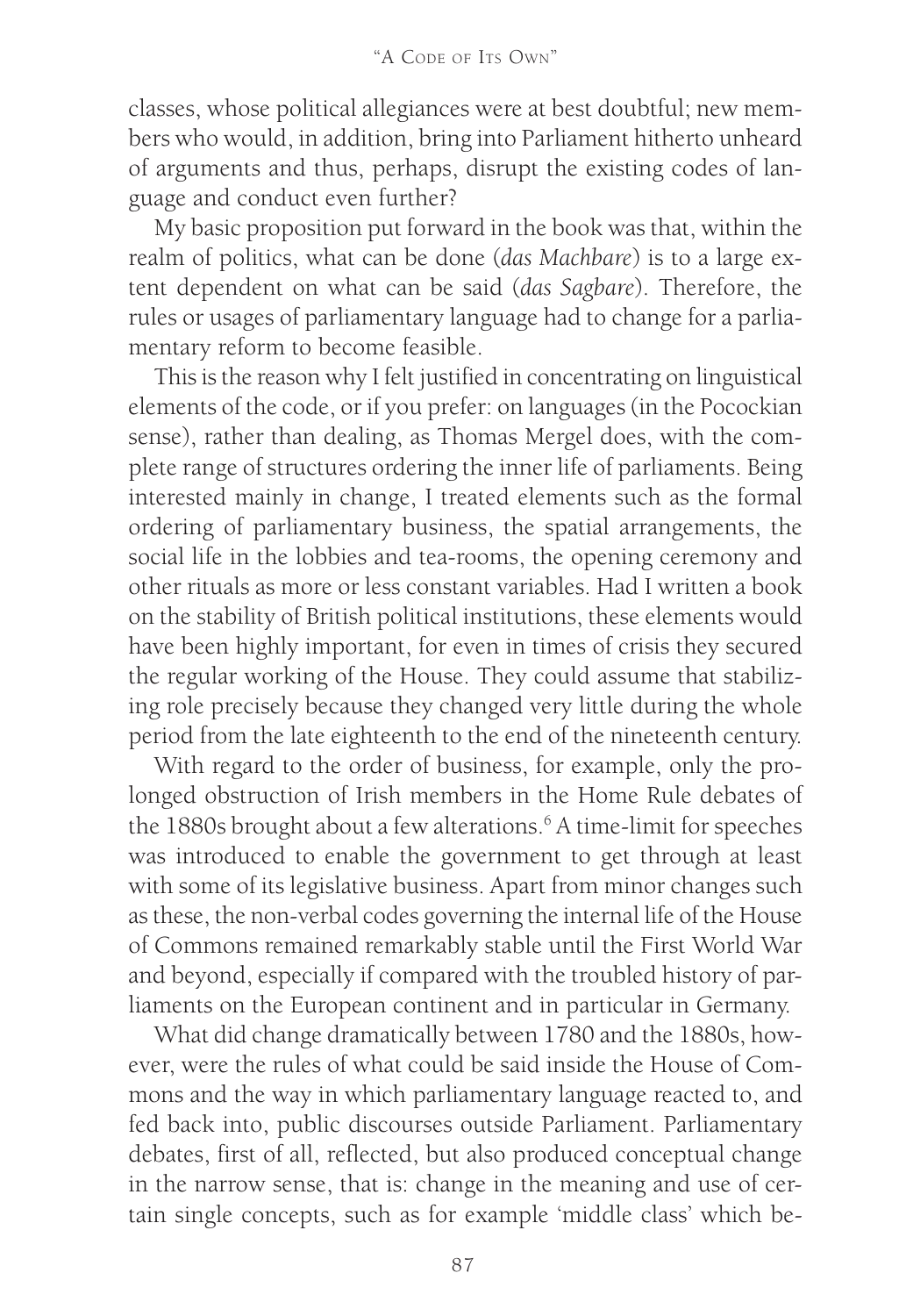came restricted in its meaning during the debates on electoral reform in 1831/32.7

Changes also occurred, more significantly perhaps, in the ways in which entire arguments (propositions) were put together to form specific discourses, either for a reform or against it. Tracing these changes in whole clusters of argument, not just in single concepts, was my main concern in *Das Sagbare und das Machbare*. Of course, in doing so I had to describe undisputed, self-evident languages as well, because it is only against such a background of commonplaces that new vocabularies and arguments can be identified as new. My first step, then, was to map out what could be said in certain historical situations.

Mere descriptions of such semantic maps, however, are not enough. Speeches in parliament, or more precisely: each single utterance or sentence within a speech, have to be regarded as actions. Speaking was, indeed, more or less the only form of action available to politicians.8 Therefore, when politicians succeeded in changing the rules of what could be said (*das Sagbare*), they at the same time changed their actual rooms of manouevre in the situation (*das Machbare*). In other words: In addition to just describing semantic change, I ventured to show how the realm of political action changed in the language and through the languages used by British politicians. Or again in Koselleck's terms: I treated language as an indicator and a factor of political reality.

Let me proceed to another point. Much of what is said in any kind of institutionalised communication belongs to established languages and is uttered without being carefully reflected upon by either side. This is true of everyday conversation and for parliamentary debates as well. Now, with regard to parliament, even semantical innovations were rarely introduced intentionally, and even more rarely as part of a coherent strategy. The idea that there is a person called 'author' who deliberately sets out to challenge an established concept or mode of argument, or indeed a whole language, does not capture the normal practice of speaking in parliament, at least as far as the British experience in the eighteenth and nineteenth centuries is concerned. In that period, there are only rare examples of British politicians who consciously applied what Quentin Skinner calls the "technique of rhetorical redescription", that is: a technique whereby someone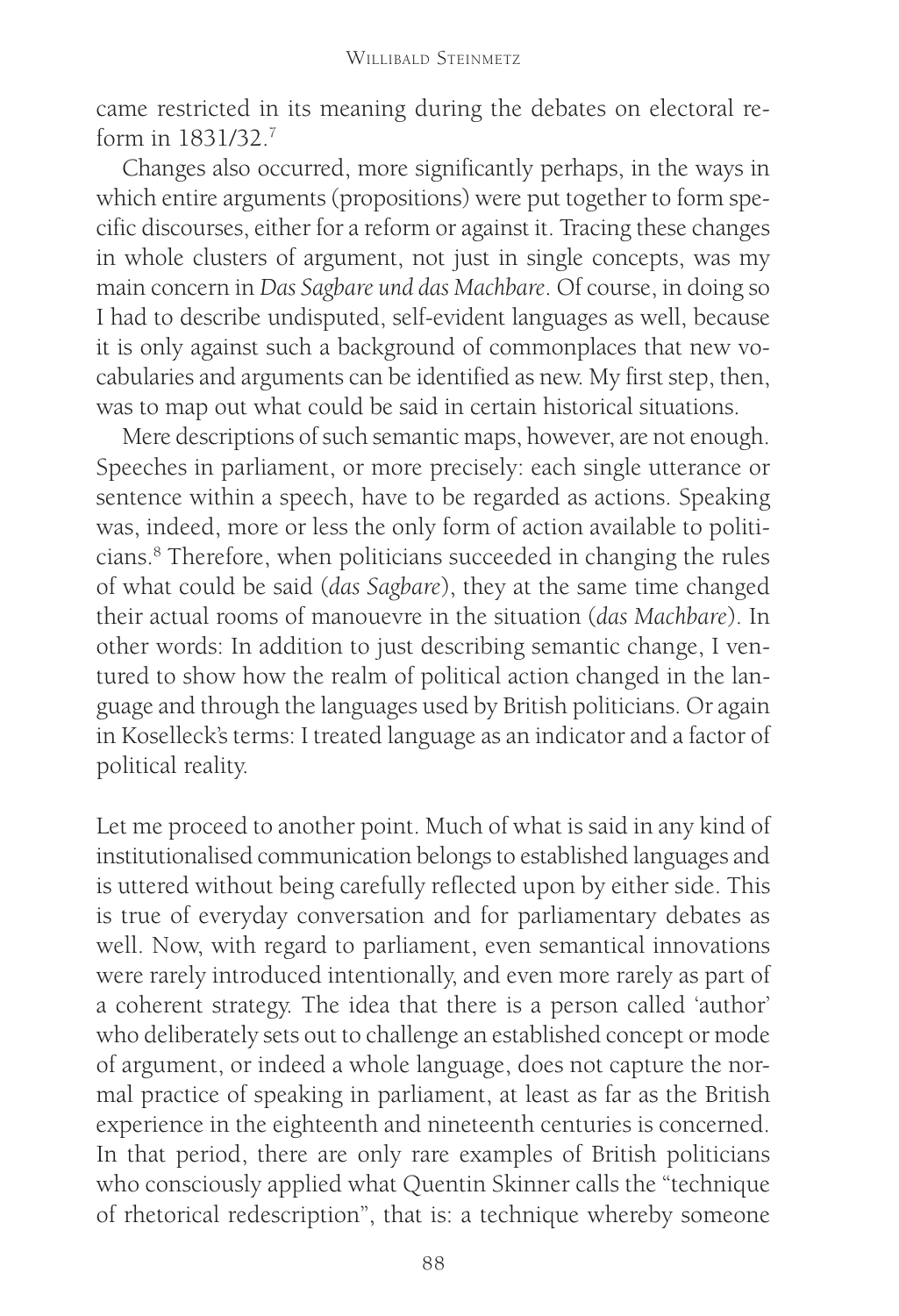reformulates a given description in rival terms that sound no less plausible, but put the event or action under discussion in a different moral light.<sup>9</sup> If there was rhetorical redescription, it happened unconsciously.

Partly responsible for this were certain conventions of how a speech had to be delivered. In eighteenth and nineteenth century Britain speeches in Parliament, although they could be prepared at home, had to be delivered as if they were improvised during the actual debate. Reading one's speech from a paper was absolutely taboo. Most speeches indeed were more or less improvised. This was one reason why speeches normally turned out to be an inconsistent potpourri of commonplaces with – perhaps – one or two new twists and turns mixed up with it. Therefore, most semantic shifts in British parliamentary debate passed by unnoticed at first, because they appeared jumbled together with arguments already heard a thousand times. Innovations were only recognized later, when other speakers – again unconsciously – had taken up the new word or phrase and repeated it time and again, until finally somebody woke up and realized that the firm ground from which he used to argue had somehow disappeared.

Much of the verbal warfare going on in Parliament was of this kind: It remained, as it were, below the surface of recognition for a considerable period of time. And it usually took much more time until new words and phrases were turned into concepts (*begriffen* in Koselleck's terms), and were politicized or transformed into an ideology (*politisiert* and *ideologisiert* in Koselleck's terms). This is what distinguishes parliamentary debates and other forms of oral communication from the high levelled written exchanges between political theorists which Quentin Skinner analyzes.

Let me repeat, then, my second point: Parliamentary debates, at least in eighteenth and nineteenth century Britain, were a specific kind of oral communication involving several hundred people, a communication which was to a large extent improvised and inconsistent, which relied mostly on commonplaces with only rare occasions of consciously prepared linguistic policies. When devising a method for analyzing parliamentary debates these specific features have to be taken into account. In other words: We should not read reports of parliamentary debates as if they were texts of political theory.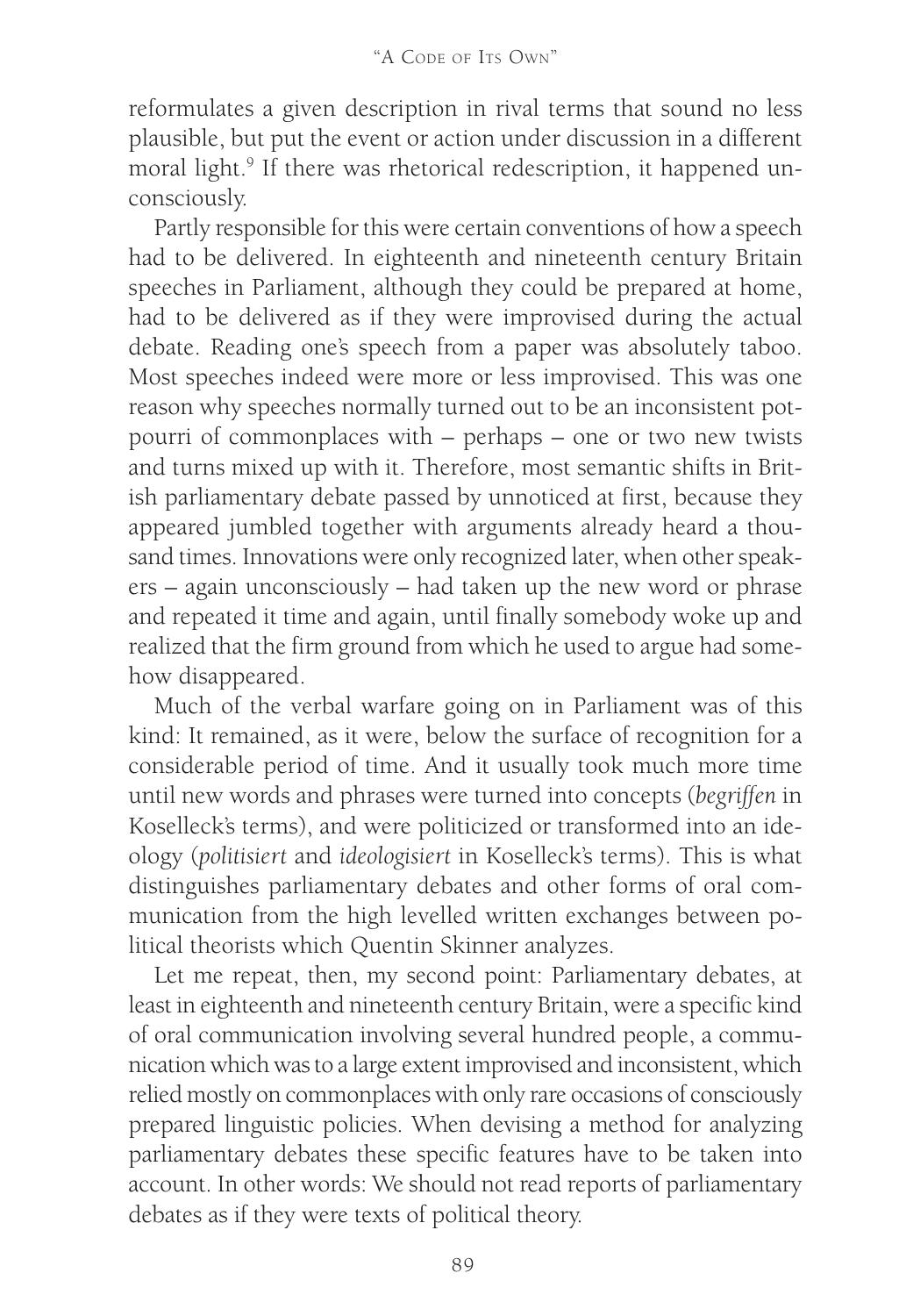As a third point, I would like to explain very briefly the method which I applied in my book on *Das Sagbare und das Machbare*. Although inspired by Koselleck's *Begriffsgeschichte* as well as by Skinner's and Pocock's historical analysis of languages I claim that my approach differs from both, Koselleck's as well as Skinner's and Pocock's. It differs for the very reasons which I just mentioned. Neither Koselleck's *Begriffsgeschichte* nor Skinner's and Pocock's sophisticated reconstruction of languages of political theory seem an appropriate way of dealing with parliamentary debates. Both approaches, though different in some respects, are similar in others. They are similar, first, in that attention is turned almost exclusively to certain highly politicized, abstract key concepts, all of them nouns, such as 'public opinion' or 'constitution' or 'virtue' or 'property' or 'representation' or whatever. And both approaches are also similar in that they are far removed, too far removed for my purposes, from ordinary day-to-day political struggles.

The differences between Koselleck and Skinner/Pocock are less important and, I think, not of a fundamental character. Rather, there are two perspectives involved which do not necessarily exclude each other. Whereas Koselleck in *Geschichtliche Grundbegriffe* prefers to isolate individual concepts (or the nouns referring to them) one by one and traces their shifts of meaning over long periods of time (diachronically), Skinner and Pocock take clusters of these concepts and describe their figurations and refigurations in shorter periods (synchronically) and within certain intellectual contexts. When thus putting 'ideas in context', however, Skinner and his school as well as Pocock never really descend to the level of actual political struggle. They remain on the high plains of political theory; much more so, in fact, than Koselleck to whom the same reproach has been made time and again.

Now, contrary to both Koselleck and Skinner/Pocock I propose to leave the abstract key concepts (nouns) aside and conduct the investigation on the level of entire propositions or sentences (verbal constructions) instead. What kind of propositions are chosen as a starting point depends of course on the historical question we wish to answer. In the case of my book on British parliamentary politics, for example, the historical problem I wished to explore was the way in which politicians' conceptions of their own room of manoeuvre changed in and through the debates on electoral reforms from the 1780s to the 1860s.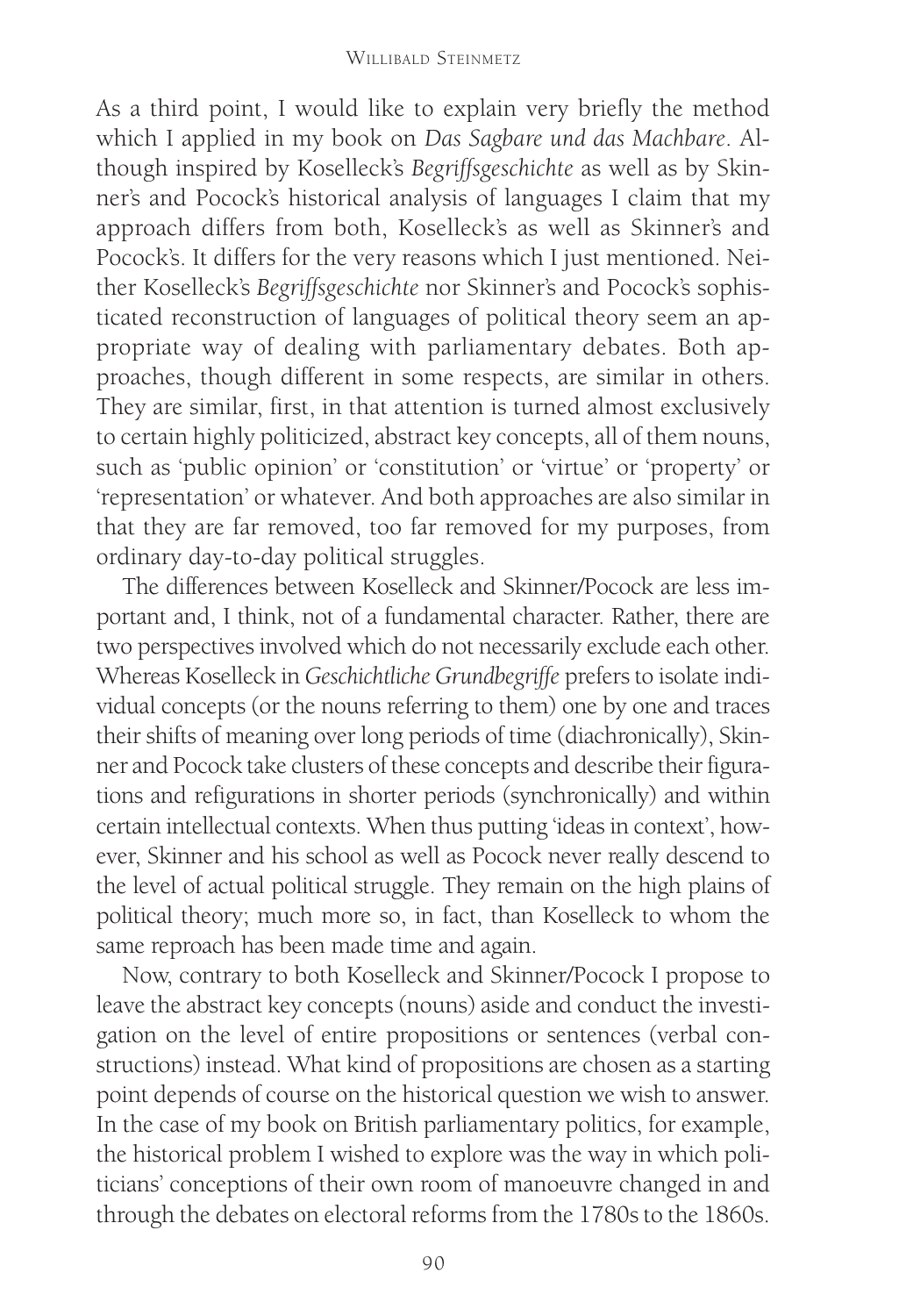Thus, in order to get closer to these conceptions, I defined certain types of basic propositions which are so inconspicuous that they are bound to appear in everyday political language and reveal the speakers' notions about the realm of politics even if the speakers are not explicitly referring to that subject. Altogether, I defined nine types of such propositions or sentences, but here it may suffice to name only three to illustrate how I proceeded.

First, I filtered out of the texts all sentences, even trivial ones, where speakers declared something to be 'impossible'. Also included in this category were simple phrases like 'we can't do this or that'. The reason for collecting such allegations of impossibility was that they contain implicit notions about the limited competence of political action. Taken together these sentences circumscribe, as it were, the borders of the realm of politics, but politicians use such expressions of impossibility without being aware that at the same moment they make a statement about their concept of politics.

In the same way, secondly, I collected all sentences where politicians affirmed that something was 'necessary' or 'inevitable'. Also included here were simple expressions like 'we must do this or that'. Here, again, the result was a large corpus of seemingly trivial phrases which, nonetheless, contained notions on the limits, in this case the constraints, of political action. And here again, most of these utterances were made with other purposes in mind than expressing an abstract concept of political necessity.

Next, thirdly, I listed all sentences where politicians assumed reponsibility or guilt or ascribed it to other identifiable politicians: 'I am responsible', 'you are responsible', 'I promise that I will do this or that' etc. Here, then, I made a collection of positive statements, again most of them implicit, on the assumed (or wished for) capacity to act.

In addition to these three sentence-types I made six other collections of sentence-types, some of them also circumscribing the realm of politics in a quasi-spatial dimension, others defining the timehorizons in which political action was to take place. But here again, with regard to time-horizons, I did not look for prominent nouns, such as 'progress', 'revolution' or 'ancient right', but for inconspicuous propositions in which politicians motivated their actions either by expressing a wish, or by pointing to a fear, or by alluding to some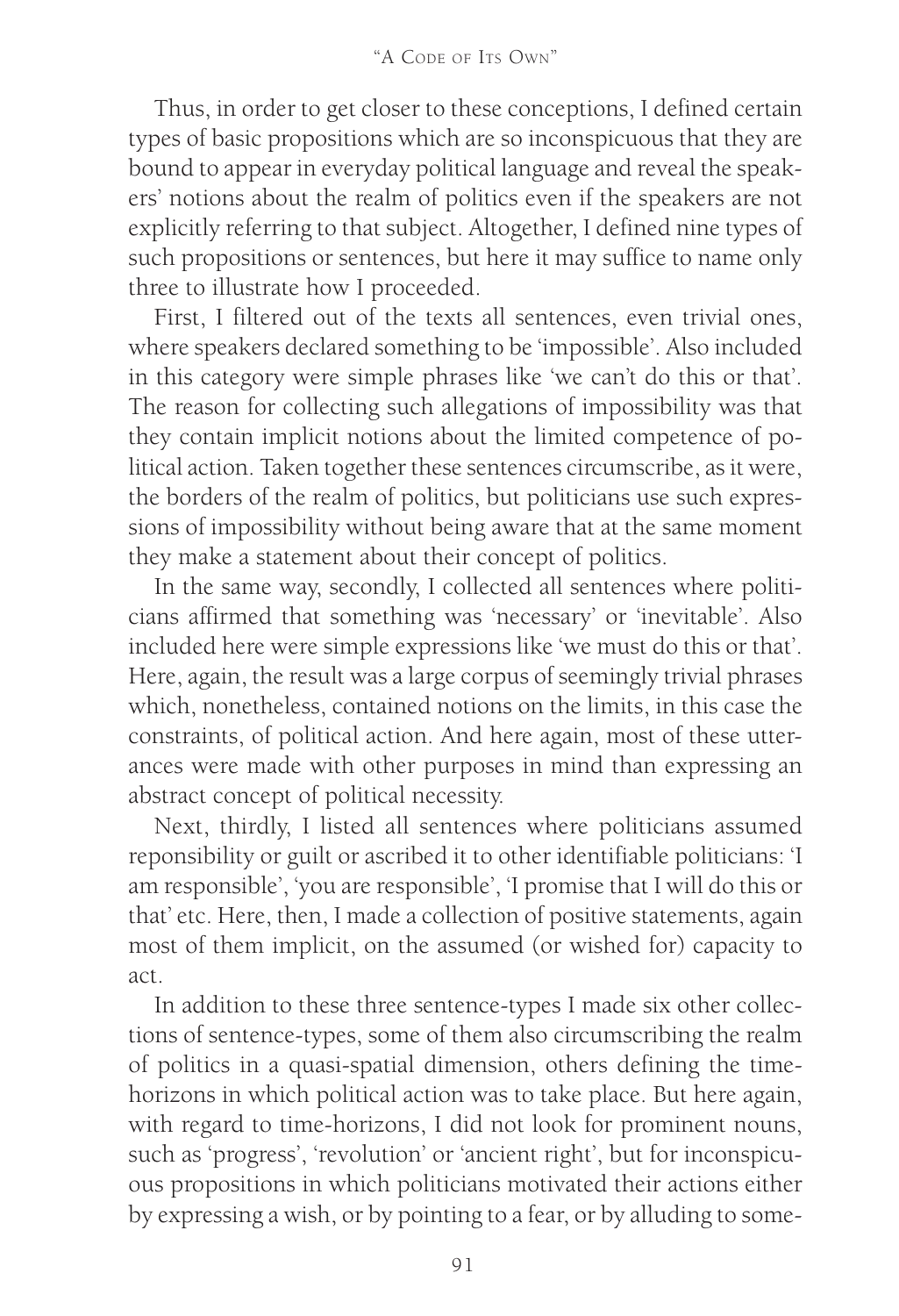thing that had existed before, or by saying that now it was the right time or the wrong time to do something.

This method of reading reports of parliamentary debates has something mechanical about it. It is like a 'screening' of texts, no hermeneutic intuition being involved in the process of gathering the data-base. As a result of this reading-technique, I got nine large corpora, each containing several hundreds of propositions in which politicians claimed that something was either 'impossible', or 'necessary', or to be done because it had always been so, or not to be done because this or that would happen in the future, and so on. Once I disposed of such large collections of certain propositions it became much easier to identify old and new modes of speech, usual and unusual arguments, undisputed and disputed languages, commonplaces and innovations.

Another considerable advantage of this reading-technique is that key concepts of political discourse (the nouns) are not – as in Koselleck's as well as Skinner's and Pocock's case – defined in advance, by intuition or a certain feeling for what may be important, but that certain nouns prove to be key concepts because they appear again and again at key positions in such verbal constructions. Significant moves of these key concepts in the web of propositions can then easily be interpreted as indicating a change in their meaning.

I claim, therefore, that the method I am proposing here and have demonstrated in my book is a way out of that eternal difficulty all conceptual historians have, namely the difficulty of deciding in advance what the key concepts (the *Grundbegriffe*) really are. In my book, key concepts of political discourse appear at the end, as a result of an empirical, verifiable reading process. And indeed, certain concepts of which I (at least) would never have thought in advance turned out to be of prime importance when British politicians declared their minds about things possible and impossible, necessary and unnecessary, and so on.

Most notably, this was the case with the concept of 'character' and its semantic field including such nouns as 'honour', 'consistency', 'principle', 'promise' and 'pledge'. This cluster of concepts proved to be decisive, for example, in the reform debates of 1831/32, when it came to the deadlock between the House of Lords dominated by the anti-reform Tories, and the Commons dominated by the pro-reform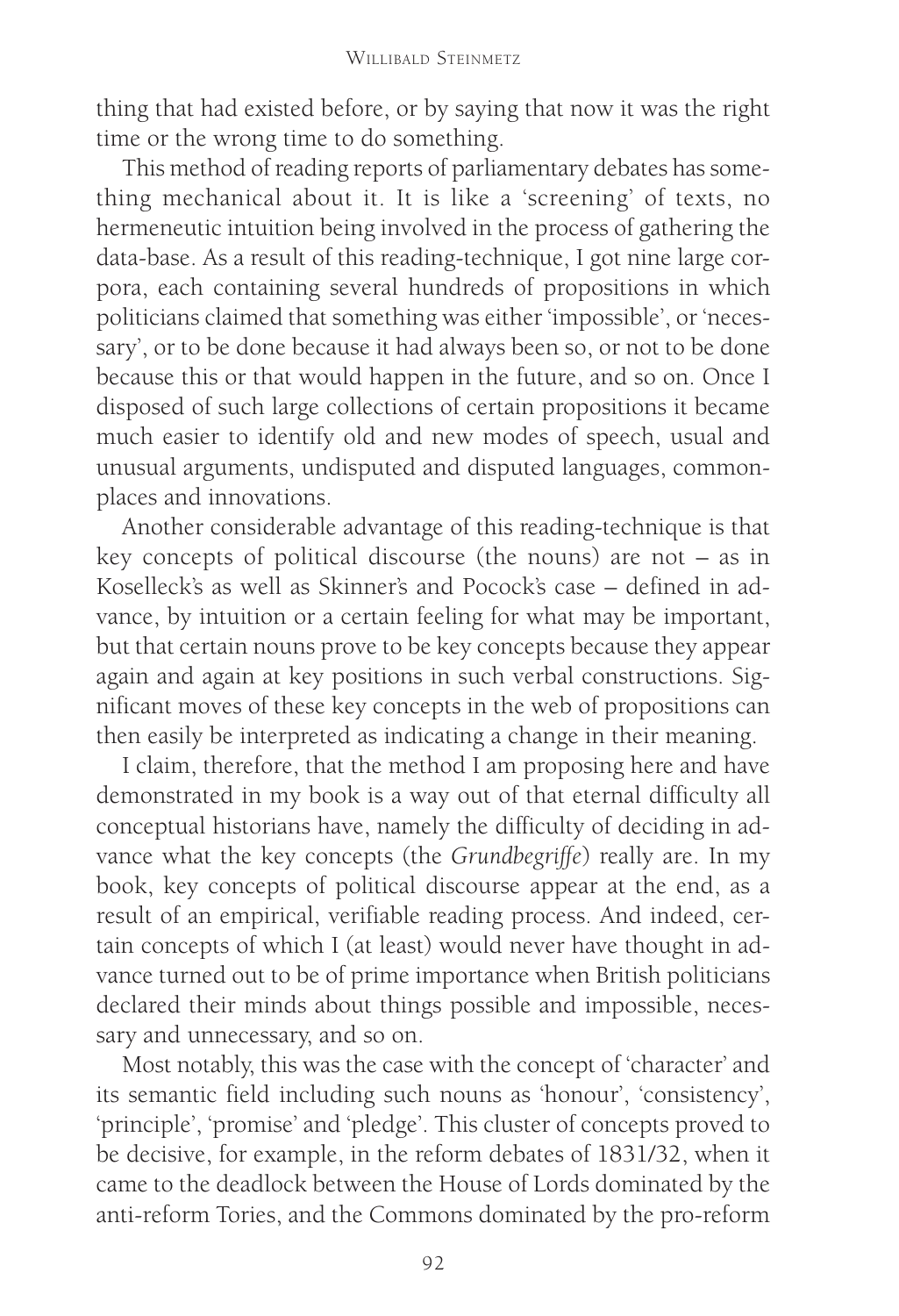Whigs. In this situation, recourse to 'character' and 'consistency' allowed both parties, and the King, a way out of the crisis. Let me explain this point by an exemplary excursion which may also serve to illustrate what may be found in a more elaborate form in *Das Sagbare und das Machbare*.

# Character, Public Opinion and Party, 1780-1867 – a Case Study in Semantical Change

The semantic field around 'character' in British parliamentary discourse has to be seen in close relation to another one, turning around the concept of 'public opinion'. This second field includes terms such as 'people', 'the press', 'associations', 'movements' and the like. The basic connection linking the two semantic fields was as follows: As soon as a politician had publicly engaged his honour by promising to do something, he was in principle bound by his words. The fact that he had committed himself openly made it difficult for him to retract without damaging his character.

Now, looking first at the semantic field around 'public opinion' in a diachronical perspective from the 1780s to 1832: Here, a striking result of my reading is that the concept of 'public opinion' etc. changed its position in the web of my nine types of propositions. The politicians of the 1780s normally spoke of public movements ('constituents', 'people', 'associations' and the like) as if these were prompted by the politicians' own speech-acts. Movements outside Parliament needed verbal impulses emanating from leading persons within. In late eighteenth century parliamentary discourse the public appeared as something that could be controlled as long as the politicians did not stir up expectations too recklessly. In short: politicians saw themselves in charge of managing the public.

This discourse had changed completely by 1831/32. Now, 'public opinion', the 'people', the 'political unions' and so on were presented in debate as if they were anonymous and self-acting agents, as if they were a 'natural' force that could not be resisted, as if they were powerful movements, 'impossible' to control. Almost everyone, even a large majority of Tories, agreed that government could not be con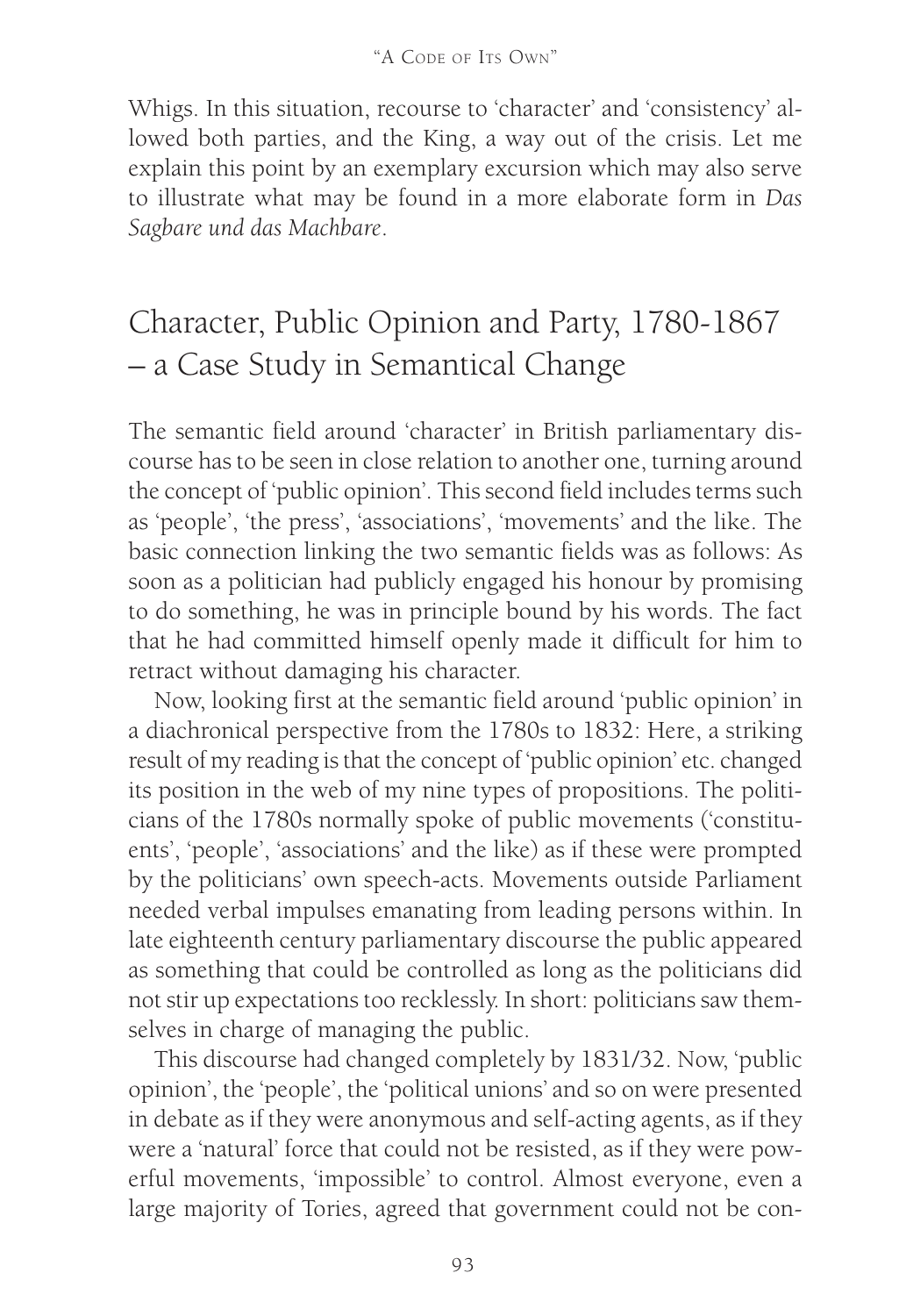tinued against public opinion or without the confidence of the classes that shaped it – the 'middle classes' as they were called since the 1820s. This shift of discourse reflected and supported the effective emancipation of a large politicised public since the end of the eighteenth century.

While the semantic field around 'public opinion' thus moved in a remarkable way in the web of propositions, the semantic field around 'character' and 'honour' held a stable position. No significant shifts occurred here between the 1780s and the 1830s. Throughout, the speakers declared it to be a point of honour to preserve their 'character as public man'. It was the common rule that political opponents allowed each other to keep their promises and stand firm to their principles once they had committed themselves in public. To act consistently was seen as a prime 'necessity' for all agents in the 1780s as well as in 1831/32. A considerable part of all utterances concerning things 'impossible' or 'necessary' belonged to the semantic field around 'character' and 'honour'. This stable position of 'character' in parliamentary discourse reflected and helped to enforce aristocratic codes of behaviour in the British political elite at least until 1832.

But although the semantic field around 'character' remained constant, the practical use to which concepts belonging to that field could be put in debate had changed considerably by 1831/32. The same insistence on keeping one's 'character', which had been an effective argument *against* reform in the 1780s, proved to be the most effective argument *in favour* of reform in the crisis of 1831/32. Why? Let me explain this very briefly:

In the 1780s it turned out to be disadvantageous to reformers in Parliament, such as William Pitt or the Earl of Shelburne, that they had given public pledges for reform to significant groups outside the House. The reform associations, people like Christopher Wyvill, needed such public engagements of ministers to get up meetings and petitions at all. Encouraging signals 'from within' were necessary to mobilize pressure 'from without'. But within Parliament these signals were counterproductive. William Pitt's phrase, according to which he would support reform "as a man and as a minister", which was meant as an encouragement to groups outside, was interpreted by his opponents in the House, Charles James Fox and Lord North, as a threat that illicit means, so-called 'influence', would be used by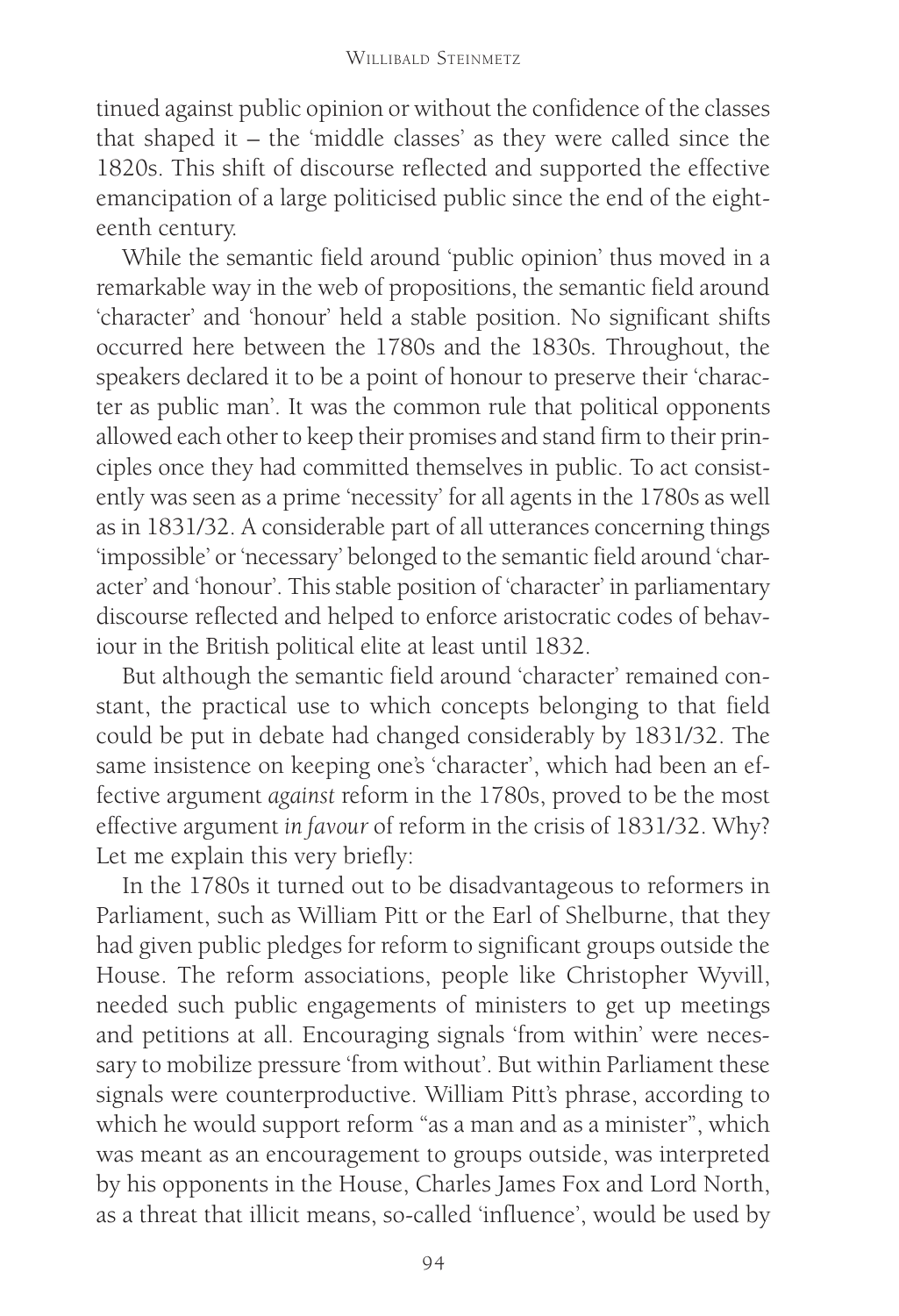Pitt to induce members to vote with him. This was against the code which Pitt himself (and his father, the elder Pitt) had upheld for years. Thus, with his public promise, Pitt had violated the rules of what could be said inside Parliament in the 1780s. To escape, Pitt felt compelled to disavow as unauthorized the publication of his pledge. In doing so, Pitt himself contributed, of course, to demobilize the pressure from without he needed so much and, at the same time, made those of his supporters in the House who did not like his reform plans believe that he would not be sorry about a defeat. In the 1780s then, the code of the House was such that pressure from without could not be translated into rhetorical power within, whereas the rules of discourse in the House could be used by opponents of reform to discourage the forces outside.

By 1831/32, the situation was completely reversed. It was now a commonplace that the public chose its agenda quasi-spontaneously and that it could effectively bind MPs to promote them. All politicians admitted that, once they had pledged themselves in public, they could not retract from their position. The accelerated transmission of news helped to enforce consistency in the House. This new situation proved to be advantageous for reformers. Earl Grey and his ministers had only to announce their intention of introducing a plan of reform in Parliament in order to produce sufficient manifestations of support outside. These manifestations in turn could be translated back into prognoses of imminent revolution to impress wavering ministers and the reluctant King, William IV. Thus, the Whig reformers of the early 1830s had no need to violate the codes of parliamentary speech, as William Pitt had done in the 1780s, with a view to stimulate public activity outside.

On the other hand, the continuous validity of traditional concepts of 'character' and 'honour' prevented the Tory Lords around the Duke of Wellington to take over the government in the crisis days of May 1832. The Tories' previously declared principles made it impossible for them to introduce any kind of reform, although at that stage Wellington and his colleagues themselves had begun in secret to ventilate their own schemes of reform which, in some points, were more radical than that of the Whigs. But the Tories could not dare to utter their secret thoughts in Parliament. The mere hint that a Tory-reform might be considered raised a cry of indignation in the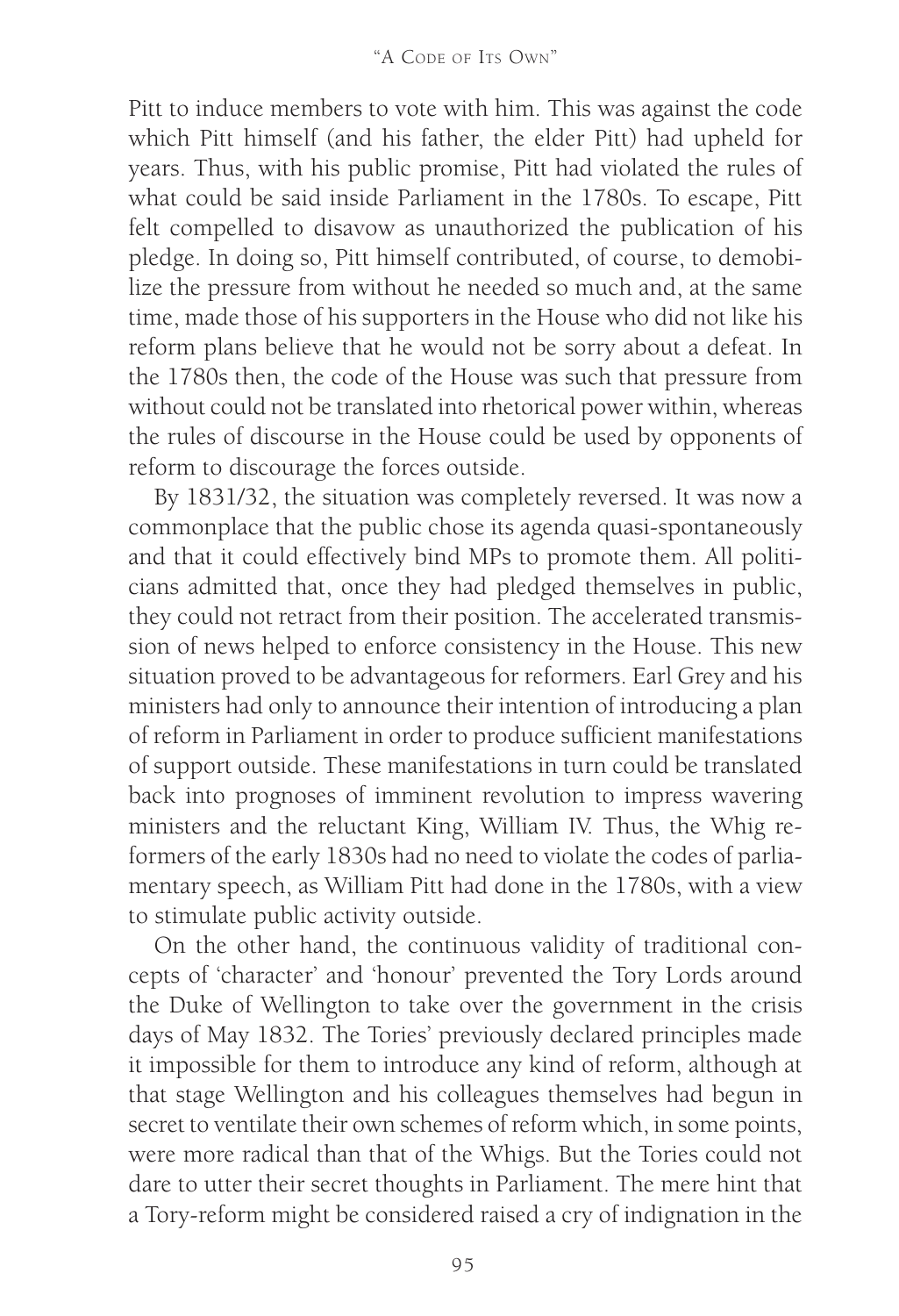House of Commons. In 1832, then, only those politicians could successfully continue in office who had publicly engaged themselves for a reform before the crisis had started.

Moving on from 1832: The rules of what could be said in the House changed again significantly in the following thirty-five years. In 1867, when Disraeli brought in his electoral reform proposals, a new semantic field turning around the concepts of party loyalty and leadership had to a large extent taken over the place once occupied by the language of 'character' and 'honour' in the web of sentencetypes. This altered constellation in the parliamentary code allowed Disraeli to do what could not even be hinted at by the Duke of Wellington in 1832, namely: to bring in a scheme of reform almost identical to that introduced a year earlier by a liberal government, led by Gladstone and Lord Russell. And because of the replacement of 'character' by 'party loyalty' in the discursive hierarchy determining political action, Disraeli, could go even further: He could tolerate his reform to become even more radical during the course of the debate against all his previously declared principles.

These brief remarks may suffice here to illustrate how I proceeded when describing semantical shifts and moves and their practical consequences in parliamentary debate.

#### Discourse Analysis or Rhetoric?

Let me conclude with one more theoretical point and a few examples. Having explained how my method relates to conceptual history (*Begriffsgeschichte*), you may as well want to know how it relates to Rhetoric, the other discipline alluded to in the title of our conference on "Rhetoric and conceptual change". I could give an easy answer and claim, that what I have been doing in *Das Sagbare und das Machbare* is indeed nothing else than an exercise in rhetoric. I have identified typical forms and figures of speech in eighteenth and nineteenth century parliamentary debates; I have described those forms and figures as actions in the respective situations, evaluating their practical functions and effects; I did not concentrate on individual words, but on entire propositions, on chains of argument, even on whole sequences of speeches. What, after all, is this if not rhetoric?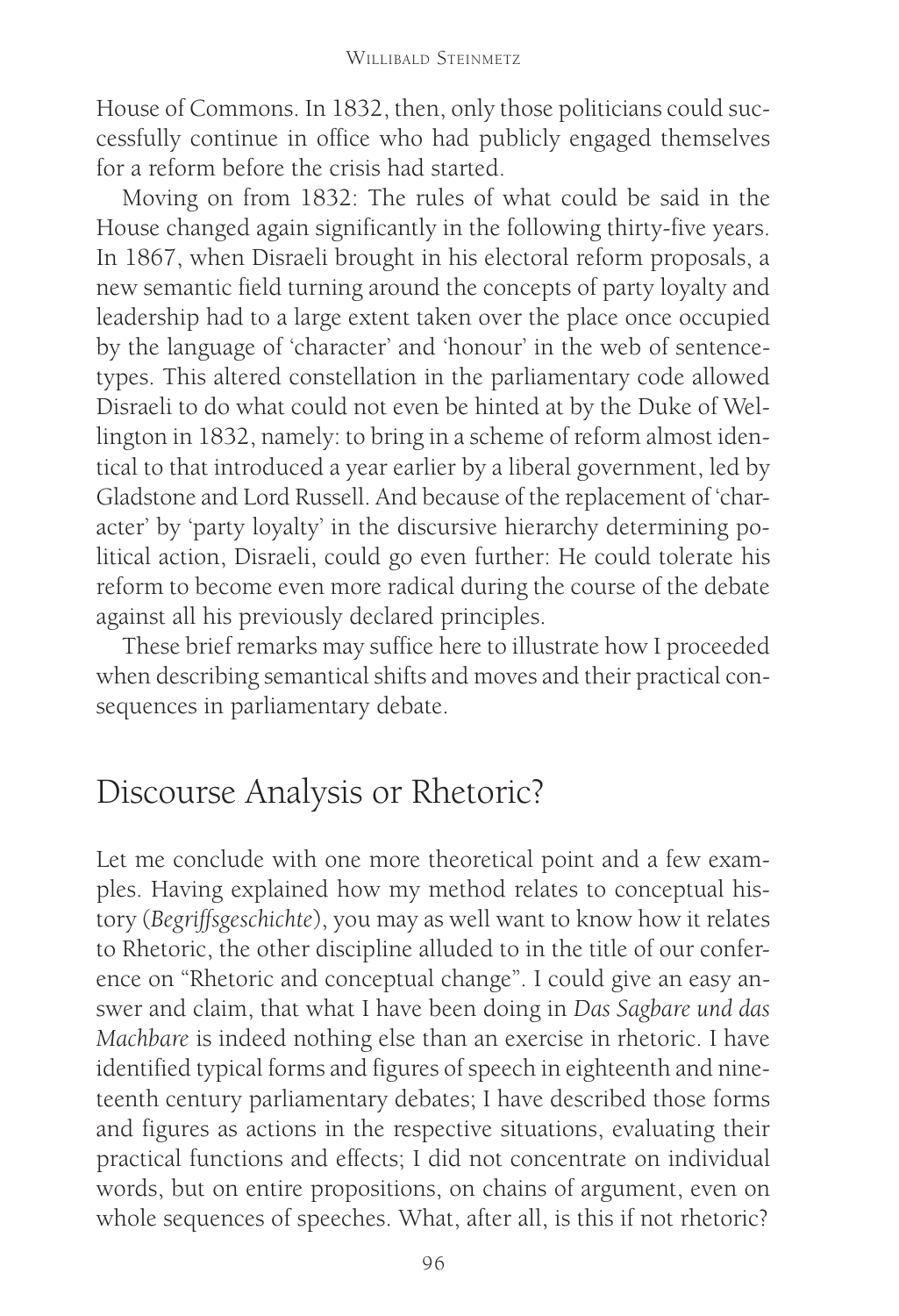And yet, I feel uneasy in using that term, rhetoric, as a description of what I have been doing. I would be much happier, if you would call it discourse analysis. This would, first of all, more properly reflect the intellectual genealogy of my method. For, when looking for inspiration at the beginning of my work, besides learning a lot from Koselleck and the Skinner/Pocock schools, I turned to the French school of historical discourse analysis, especially to the early experiments made by the French historian Régine Robin.10 It was from her way of close reading the remonstrances of the old French *Parlements* in the *Ancien régime*, that I first learned how to reduce the endless variety of utterances in a speech to a small number of basic propositions. It was her example, and similar experiments made by Rolf Reichardt in his Bastille-project, which helped me to put my reading-technique on a firm empirical, if necessary quantifiable, basis.<sup>11</sup> Although I did not, as Reichardt and the French did, use quantification in my book, I insist that the 'mechanical' process of screening which I used to gain my data-base owes very much to the French concept of discourse and very little to the discipline of rhetoric.

On a more abstract level, the advantage of discourse analysis over rhetoric lies for me in the total exclusion of hermeneutics from the first reading of texts. My first reading of texts, what I call the 'screening'-process, happens at the surface of the texts alone and takes no notice at all of supposed intentions or motives of speakers or authors. My first reading thus takes language in its material form, its *matérialité*, as Foucault declared it to be necessary for discourse analysis.<sup>12</sup>

However, where I differ from French discourse analysis and where rhetoric comes back in, is the point where I move on to the second stage of my analysis. In that second stage I describe utterances, arguments and whole speeches as having certain practical functions and effects in the situation. At that stage, individual speakers (authors) come back into the picture.<sup>13</sup> Although it is true, as I said, that British politicians, most of the time, did not choose each and every word they said consciously, there are instances of tactical uses of arguments and sometimes even carefully planned linguistical strategies.

People in general and politicians in particular may not be free in the choice of what they say. Grammar and syntactical structures, established uses of vocabulary, special codes of what can be said and what cannot be said in institutions: all this puts certain limits on the linguistical room of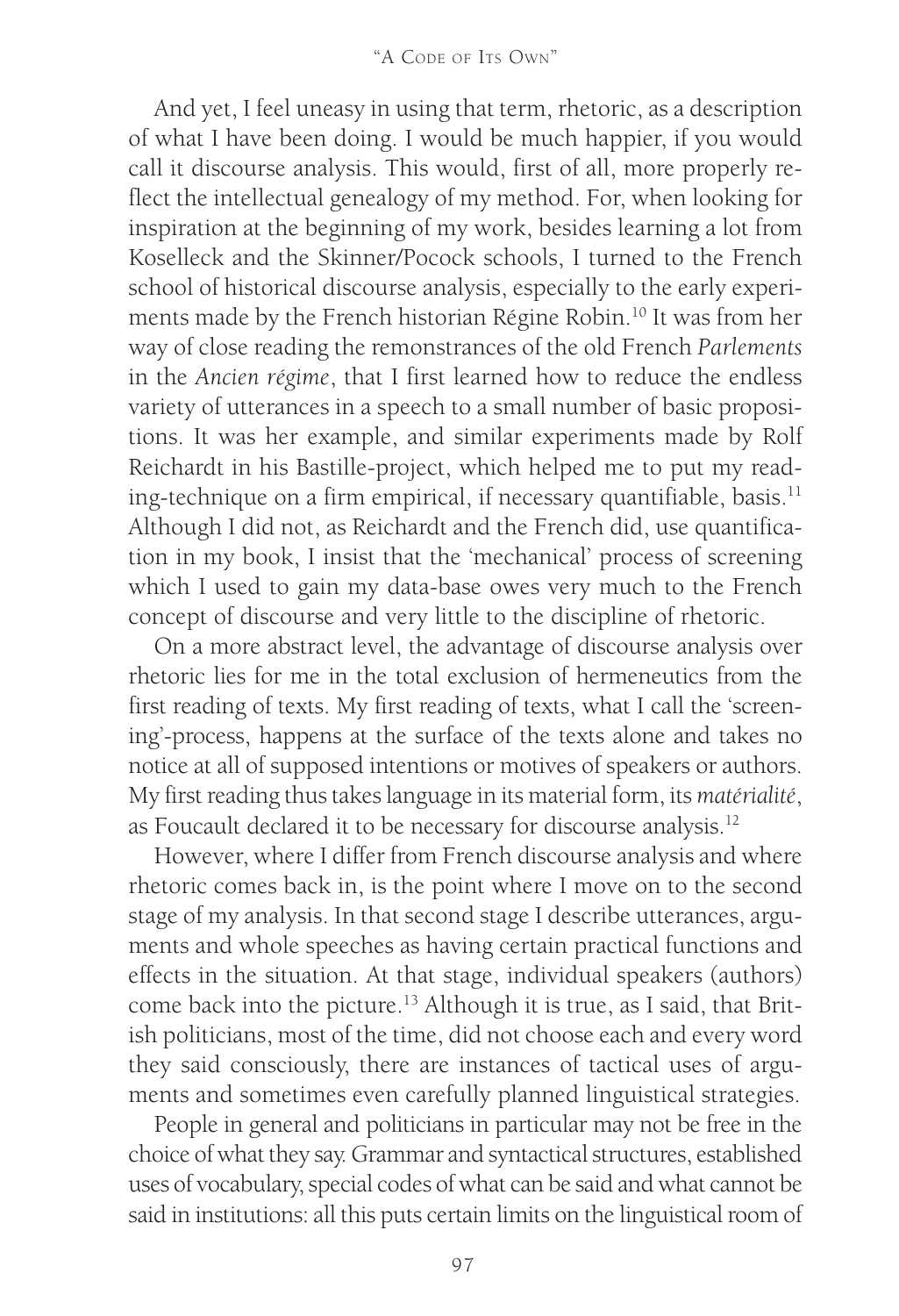manoeuvre. So far Foucault's concept of discourse as being a power is right. And yet, there is still such a room of manoeuvre in each institutionalized communication. There is a room which is open for a variety of utterances, and some of these utterances, some of this variety, may consist of consciously prepared tactical moves.

When it comes to identify and classify these speech acts, especially those planned in advance, the discipline of rhetoric becomes highly useful indeed. However, for my special field, parliamentary speech, classical rhetoric, the ancient authors from Aristotle to Quintilian are less useful than certain modern authors who wrote special treatises or comments on rhetoric with a view directly to influence parliamentary practice. In eighteenth and nineteenth century Britain, there is a long chain of prescriptive and commenting texts on how to speak properly and effectively in Parliament.

The series begins in the early seventeeth century with an anonymous tract called *Policies in parliaments*<sup>14</sup> and with collections of commonplaces, maxims and fallacies to be found in the work of Francis Bacon. The series continues in the later seventeenth and eighteenth centuries with precepts for effective speech by people such as the Marquess of Halifax or Lord Chesterfield and with further collections of commonplaces, for example Richard Tickell's *Commonplace Arguments against Administration*, a pamphlet dating from 1780 which listed standard phrases and tactical moves of the then opposition against Lord North, the author's declared aim being to put ridicule on speakers who continued to use such trite arguments and all too obvious tactics.15

To put ridicule on certain modes of speech was one purpose of this kind of literature. Besides making noises, coughing and ironical cheers, laughter was one of the most effective means of reducing opponents to silence and thus narrowing their linguistical room of manoeuvre.16 Another purpose of that kind of literature was to prepare inexperienced, young members for their maiden speeches on the one hand, and to arm them with prefabricated answers against standard topics of opposing parties on the other. The early nineteenth century saw a rapid succession of pamphlets, articles and books of this kind, addressed to politicians, the aim of which was to intervene directly into the code of parliamentary debate. The most famous of these publications were William Gerrard Hamilton's *Parlia-*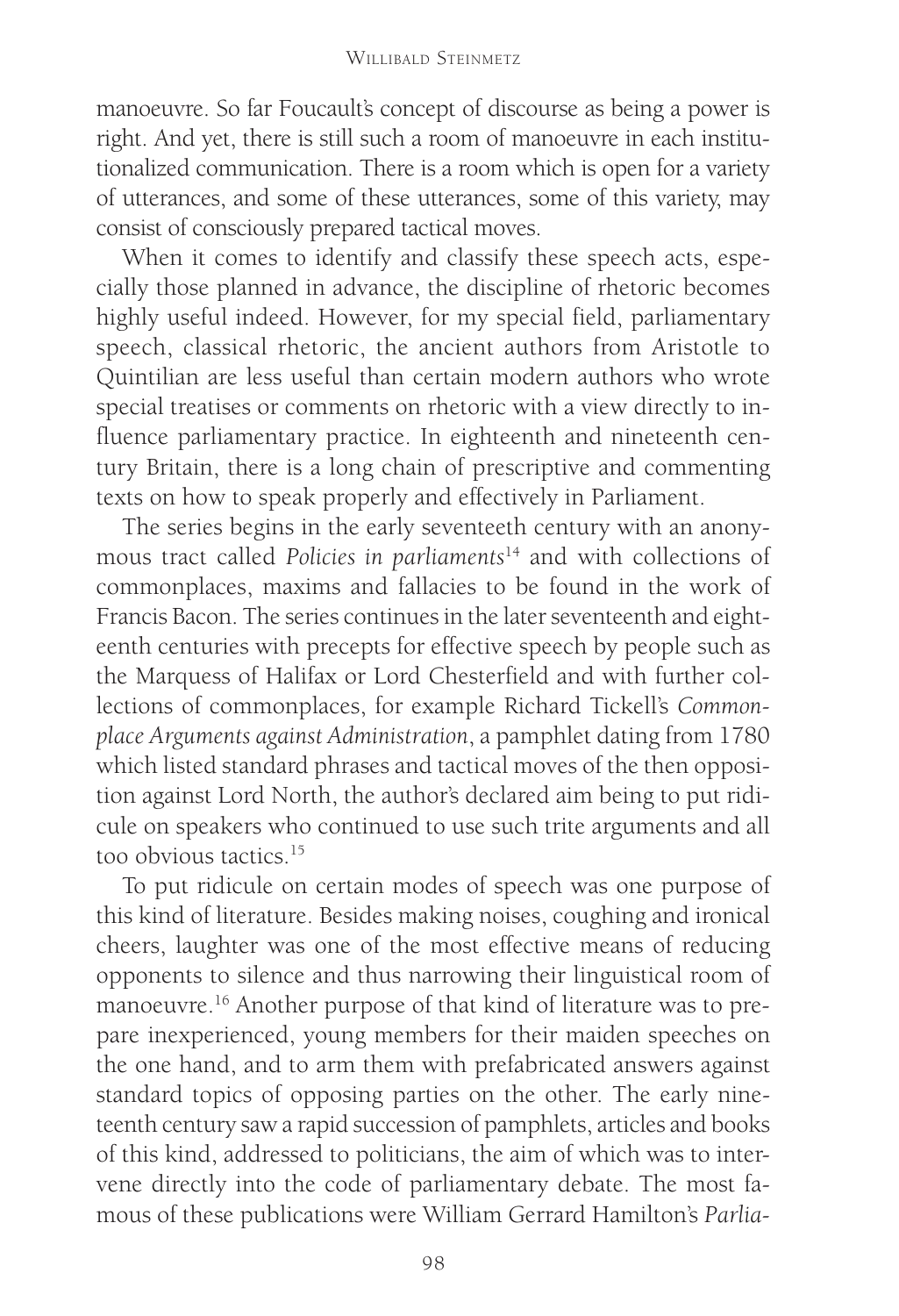*mentary Logick* (1808) and, as an answer to this, Jeremy Bentham's *Handbook of Policial Fallacies* (french 1816, engl. 1824).17

The struggle for parliamentary reform and the arguments used on both sides in this struggle were the focus of Hamilton's as well as Bentham's books and other similar publications of the 1820s and 1830s. Bentham's *Handbook* in particular was an effective example of applied rhetoric. Bentham gave expressive names to typical arguments of anti-reformers (for example: the Hobgoblin-argument or the Chinese argument), thus making these arguments recognizable and therefore potentially less useful in debate. Thus, Bentham's *Handbook* was, I think, an important antidote which helped to undermine the force of those hitherto dominant arguments, which relied on precedent, antiquity, prescription and so-called 'ancient rights' in the struggle for parliamentary reform.

Coming back to theory: Publications such as Bentham's *Handbook of Fallacies* can help to assess practical functions and effects of arguments. Yet, I would not recommend to use such contemporary classifications directly as a tool for analyzing parliamentary debate. Of course you will find plenty of examples which prove that Bentham was an excellent observer, but you will find not much else and therefore not much which will come as a surprise. This, to me, seems to be a general disadvantage if rhetoric, whether classical or contemporary, is chosen as a starting point for analysis of languages or codes within institutions: When using rhetorical treatises you will only find what you know already. As an addition to your own reading-techniques, however, treatises on rhetoric may be highly useful.

One last point: There was probably no time in British history in which logic as a discipline was more closely related to rhetoric as applied to Parliament, than in the years between 1832 and 1867, the years between the two Reform Acts. 'Logic' had already appeared in the title of William Gerrard Hamilton's book of 1808 (*Parliamentary Logick*), which was, in fact, not much more than a collection of maxims and rules for effective speech. However, logic gained a previously unknown prestige in parliamentary debate, especially among front bench politicians, after 1832. Looking at my web of propositions, I can show that in parliamentary discourse concepts derived from logic between the 1830s and the 1860s to some extent took over the place that had previously been occupied by concepts like 'ancient right', 'precedent', 'antiquity', and so on.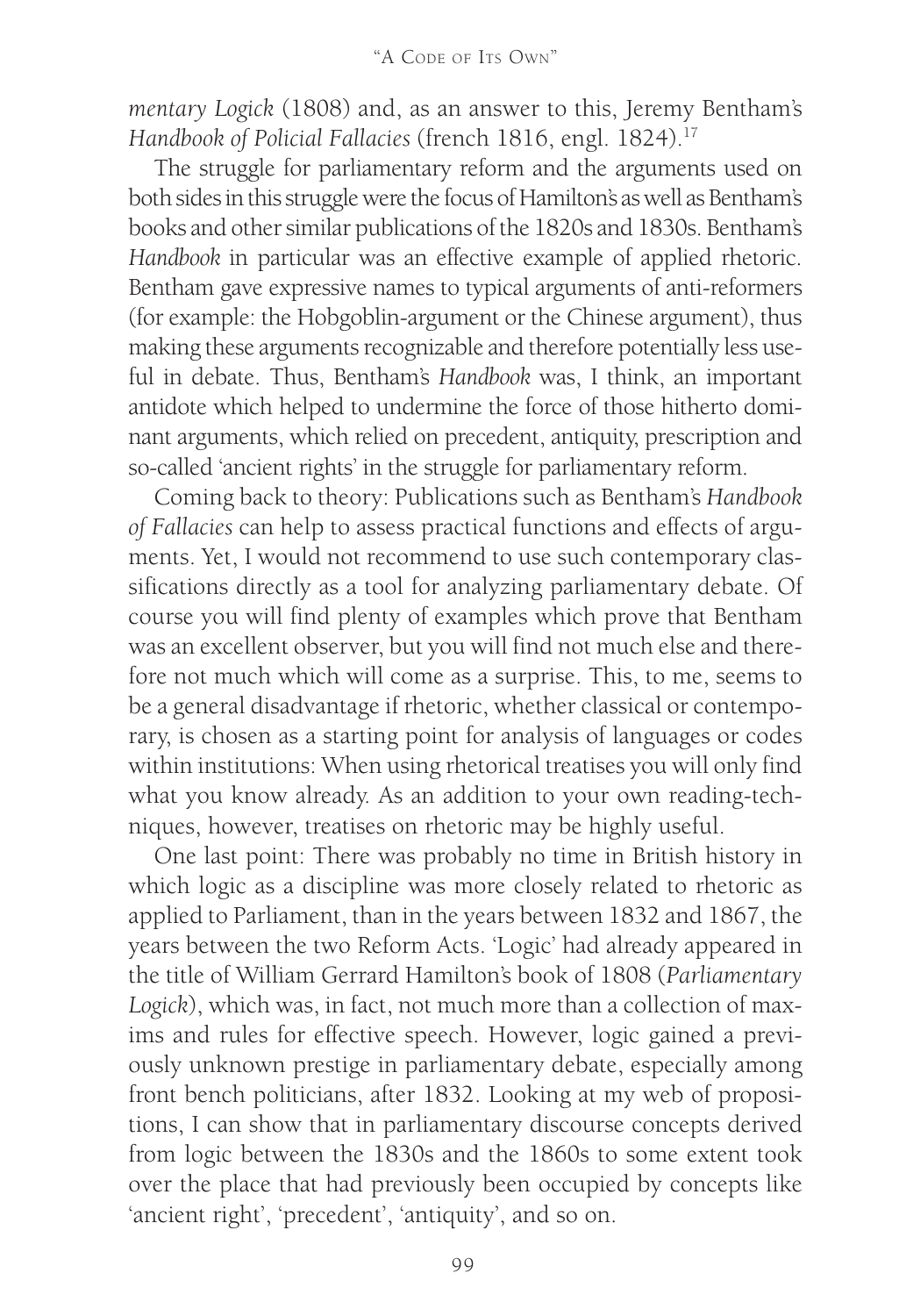The fact is that debates on reform, especially in 1866 and 1867, turned very much around the concept of 'burden of proof', more precisely: around the question who should prove whether a reform was necessary or not, and who should prove whether the old system worked well or not. The concept of 'burden of proof' was of course an old concept, important especially in forensic rhetoric.<sup>18</sup> But between the 1830s and the 1860s, through prominent speakers (and authors) like Thomas Macaulay, Richard Cobden, George Cornewall Lewis, Robert Lowe, and especially John Stuart Mill it moved right into the center of political debate. Even in caricatures, Logic was depicted as a kind of magic potion to be used when preparing for verbal warfare in the House of Commons.19



Whether logical reasoning really was an effective means of persuading independent or doubtful members remains an open question. Contemporary voices differ in this respect. Whereas Disraeli ridiculed John Stuart Mills ratiocinations as bad oratory and called him a 'governess', other observers saw it differently.<sup>20</sup> They pointed to the profound silence and attentiveness of members while John Stuart Mill was speaking, and they claimed that he addressed himself successfully to the reasoning powers of the audience without needing any superfluous words.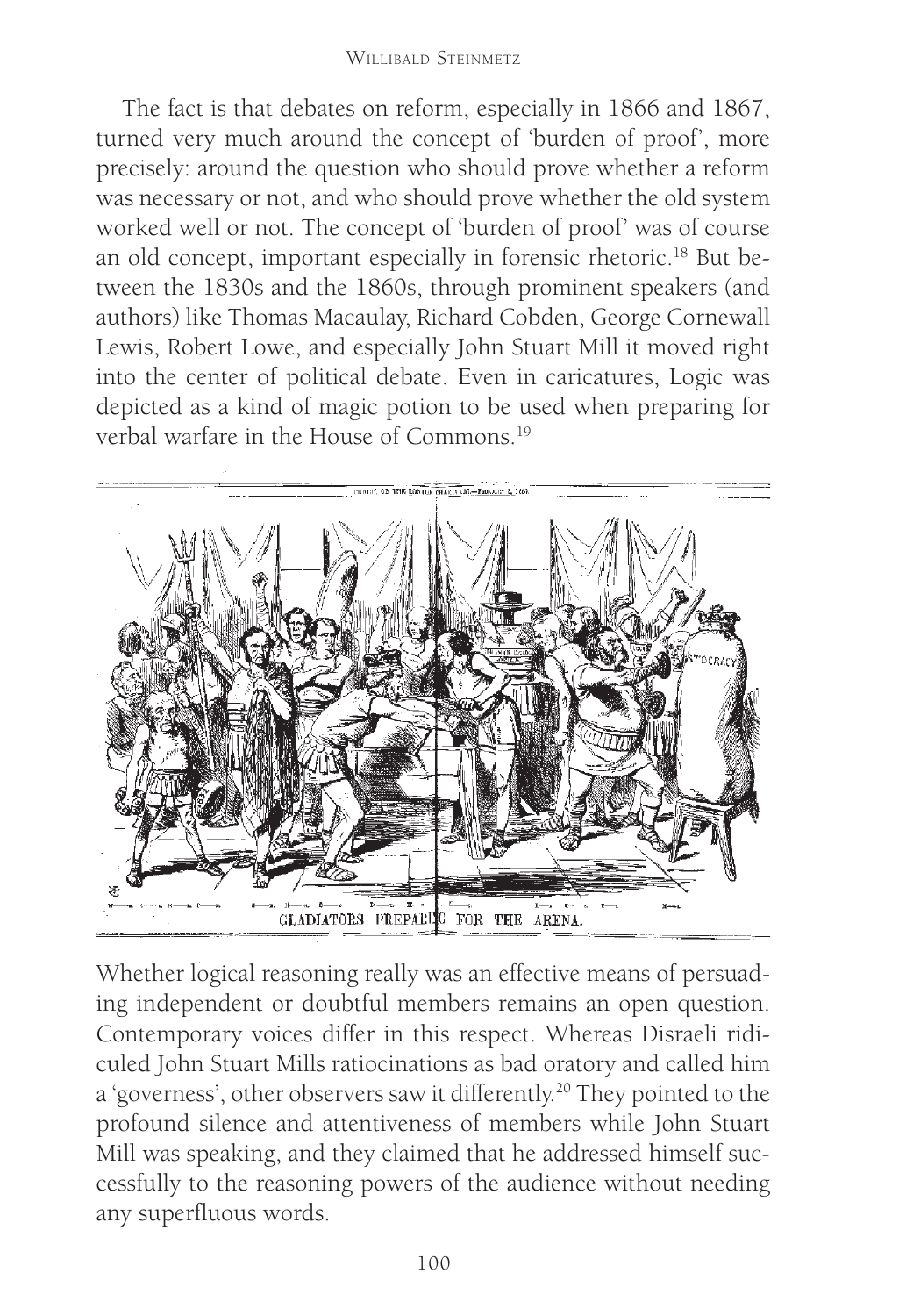What can be said with certainty is that John Stuart Mill's mode of speaking was recognized as unusual and as a challenge to established codes within the House. His intellectual authority at least made sure that one topic which had never been discussed seriously in the House before would, from 1867 onwards, be treated in earnest, namely the topic of votes for women. This, again, was reflected in caricature<sup>21</sup>



In the long run, then, Mill's logical rhetoric had some effects. In the short run, however, and in the mainstream of parliamentary debate for years to come, Disraeli's and Gladstone's rhetoric, which appealed in the first place to party-allegiance and notions of leadership became the dominant code of language in the British Parliament.

To sum up my review of continuity and change in the map of languages dominating the parliamentary code: We have seen an overlapping succession of five dominant languages. First a language of 'antiquity' and 'precedent' which died out in the reform struggles of 1831/32; second an aristocratic language of 'character' and 'honour' which was still decisive for the debates in 1831/32, but lost in importance afterwards; closely linked to this, thirdly, a discourse on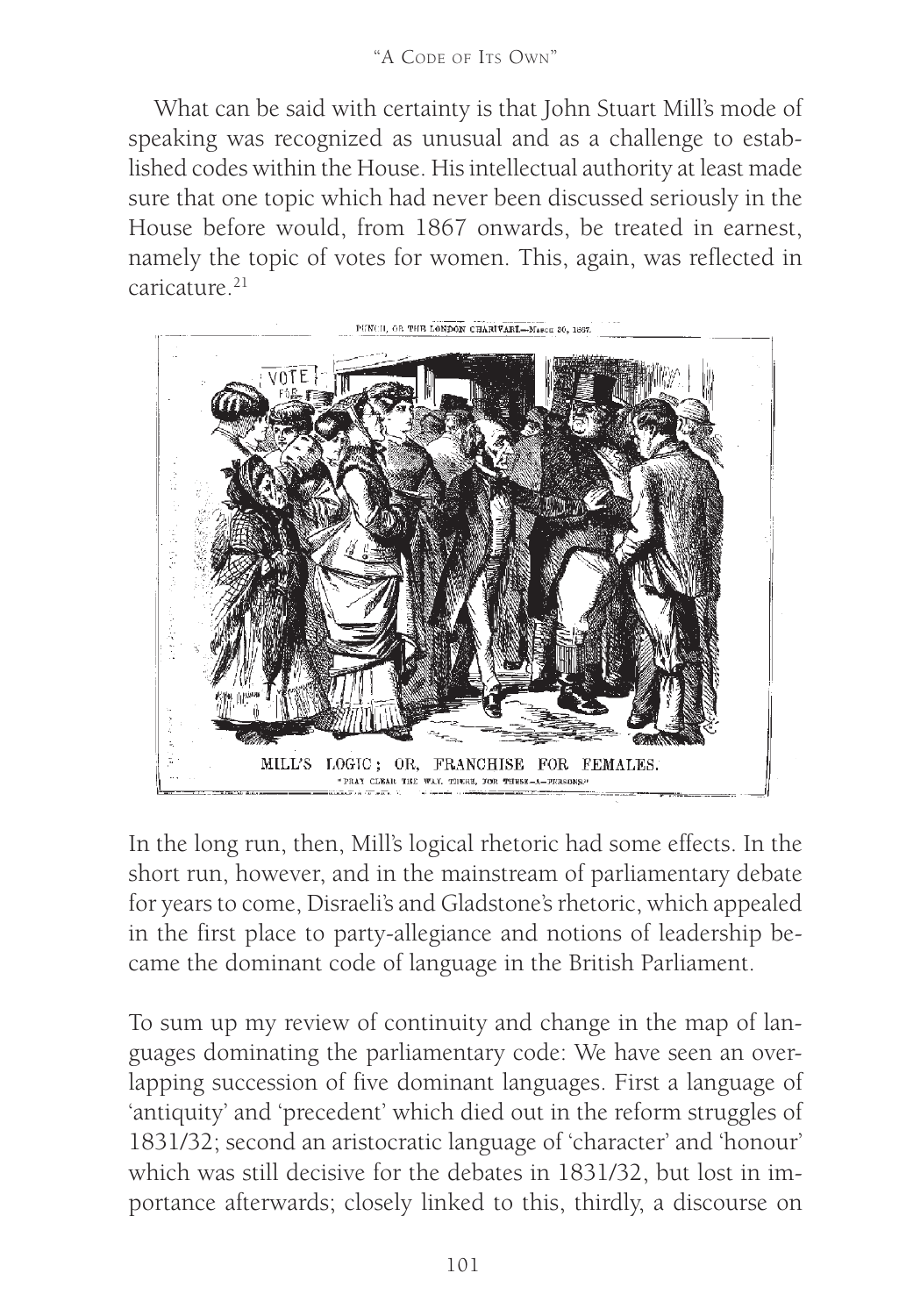'public opinion' and 'the people' which moved from something to be controlled to something impossible to control in the 1830s and beyond; fourthly, a language of 'reason' and 'logic' gaining prestige in a period of transition between the 1830s and 1860s, but never really becoming dominant; fifthly and finally, a language of 'party' and 'leadership' which has replaced the old language of 'character' and dominated parliamentary debate ever since the 1860s.

### Notes

- <sup>1</sup> This article is based on a paper given at the conference "Rhetoric and Conceptual Change", Tampere 28-30 June 2001. The character of an oral presentation has been retained; footnotes are kept to a minimum. For further references see my book: *Das Sagbare und das Machbare. Zum Wandel politischer Handlungsspielräume – England 1780-1867*, Stuttgart 1993.
- <sup>2</sup> The following quotes are from Christopher Silvester (ed.), *The Pimlico Companion to Parliament: A Literary Anthology*, London 1997, 569f.
- <sup>3</sup> There were only a few women members in 1932: Brian Harrison, Women in a Men's House. The Women MPs 1919-1945, in: *Historical Journal* 29/ 3 (1986), 623-654; Silvia Rodgers, Women's Space in a Men's House: the British House of Commons, in: Shirley Ardener (ed.), *Women and Space. Ground Rules and Social Maps,* Oxford 2nd ed. 1993, 46-69.
- <sup>4</sup> Thomas Mergel, *Parlamentarische Kultur im Reichstag der Weimarer Republik. Politische Kommunikation, symbolische Politik und Öffentlichkeit 1919-1933,* Bochum Habil. 2000.
- <sup>5</sup> Willibald Steinmetz, *Das Sagbare und das Machbare. Zum Wandel politischer Handlungsspielräume – England 1780-1867*, Stuttgart 1993.
- <sup>6</sup> Still a good work for all questions concerning the Geschèon the 19th century: Josef Redlich, *Recht und Technik des Englischen Parlamentarismus,* Leipzig 1905.
- 7 See Willibald Steinmetz, Gemeineuropäische Tradition und nationale Besonderheiten im Begriff der 'Mittelklasse'. Ein Vergleich zwischen Deutschland, Frankreich und England, in: Reinhart Koselleck u. Klaus Schreiner (ed.), Bürgerschaft. *Rezeption und Innovation der Begrifflichkeit vom Hohen Mittelalter bis ins 19. Jahrhundert.* Stuttgart 1994, 161-236; cf. also: Dror Wahrman, *Imagining the Middle Class. The Political representation of Class in Britain, c. 1780-1840*, Cambridge 1995.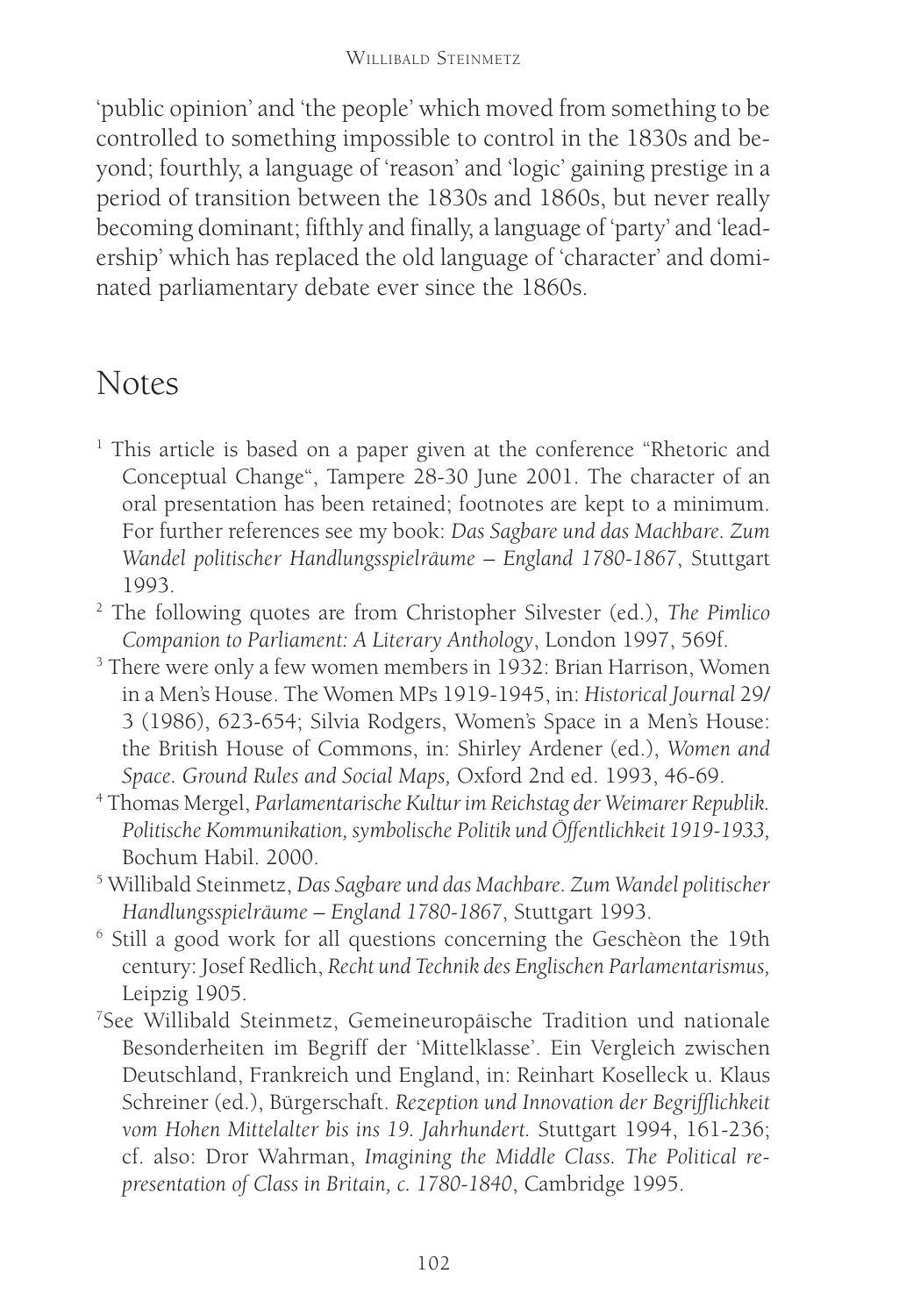- <sup>8</sup> Cf. for this aspect: Willibald Steinmetz, 'Speaking is a Deed for You.' Words and Action in the Revolution of 1848, in: Dieter Dowe et al. (eds.), *Europe in 1848. Revolution and Reform,* New York/Oxford 2001, 830-868 (German version 1998).
- <sup>9</sup> Quentin Skinner, Rhetoric and Conceptual Change, in: *Finnish Yearbook of Political Thought* 3 (1999), 60-73, 67f.
- <sup>10</sup> Régine Robin, Histoire et linguistique, Paris 1973; id. and Denise Maldidier, Polémique idéologique et affrontement discursif en 1776: les grands édits de Turgot et les remontrances du Parlement de Paris, in: Jacques Guilhaumou et al., *Langages et Idéologies. Le Discours comme objet de l'Histoire,* Paris 1974, 13-80.
- $11$  For a comparative overview of various reading-techniques including Reichardts own see: Rolf Reichardt, Historische Semantik zwischen lexicométrie und New Cultural History. Einführende Bemerkungen zur Standortbestimmung, in: id. (ed.), *Aufklärung und Historische Semantik. Interdisziplinäre Beiträge zur Kulturgeschichte*, Berlin 1998, 7-28.
- <sup>12</sup> Cf. Peter Schöttler, Sozialgeschichtliches Paradigma und historische Diskursanalyse, in: Jürgen Fohrmann and Harro Müller (eds.), *Diskurstheorien und Literaturwissenschaft,* Frankfurt 1988, 159-199.
- <sup>13</sup> A similar position, distancing itself from certain implications of Foucault's concept of discourse, is taken by: Gareth Stedman Jones, Anglo-Marxism, Neo-Marxism and the Discursive Approach to History, in: Alf Lüdtke (ed.), *Was bleibt von marxistischen Perspektiven in der Geschichtsforschung?*, Göttingen 1997, 149-209, 192: "Foucault treats individuals as the assignees of subject positions within discursive practices, but he ignores the extent to which these practices changed as effects of the changing utterances and activities of these same individuals."
- <sup>14</sup> Catherine Strateman Sims (ed.), "Policies in Parliaments". An Early Seventeenth-Century Tractate on House of Commons Procedure, in: *The Huntington Library Quarterly* 15 (1951/52), S. 45-58.
- 15 Richard Tickell, *Common-Place Arguments against Administration with obvious Answers (intended for the Use of the new Parliament)*, London 1780.
- <sup>16</sup> Cf. P.J. Waller, Laughter in the House. A Late Nineteenth and Early Twentieth Century Parliamentary Survey, in: *Twentieth Century British History* 5 (1994), 4-37; many examples of techniques to silence members can be found in: Silvester (ed.), Companion to Parliament.
- 17 William Gerrard Hamilton, *Parliamentary Logick*, ed. E. Malone, London 1808; Jeremy Bentham, *Handbook of Political Fallacies* (1824), ed. H.A. Larrabee, Baltimore 1952. Cf. also Francis Jeffrey's Review of Hamilton's book in: *Edinburg Review* 15 (Oct. 1809), 163-175, and Sidney Smith's review of Bentham's book Bin: *Edinburgh Review* 42 (Aug. 1825), 367-